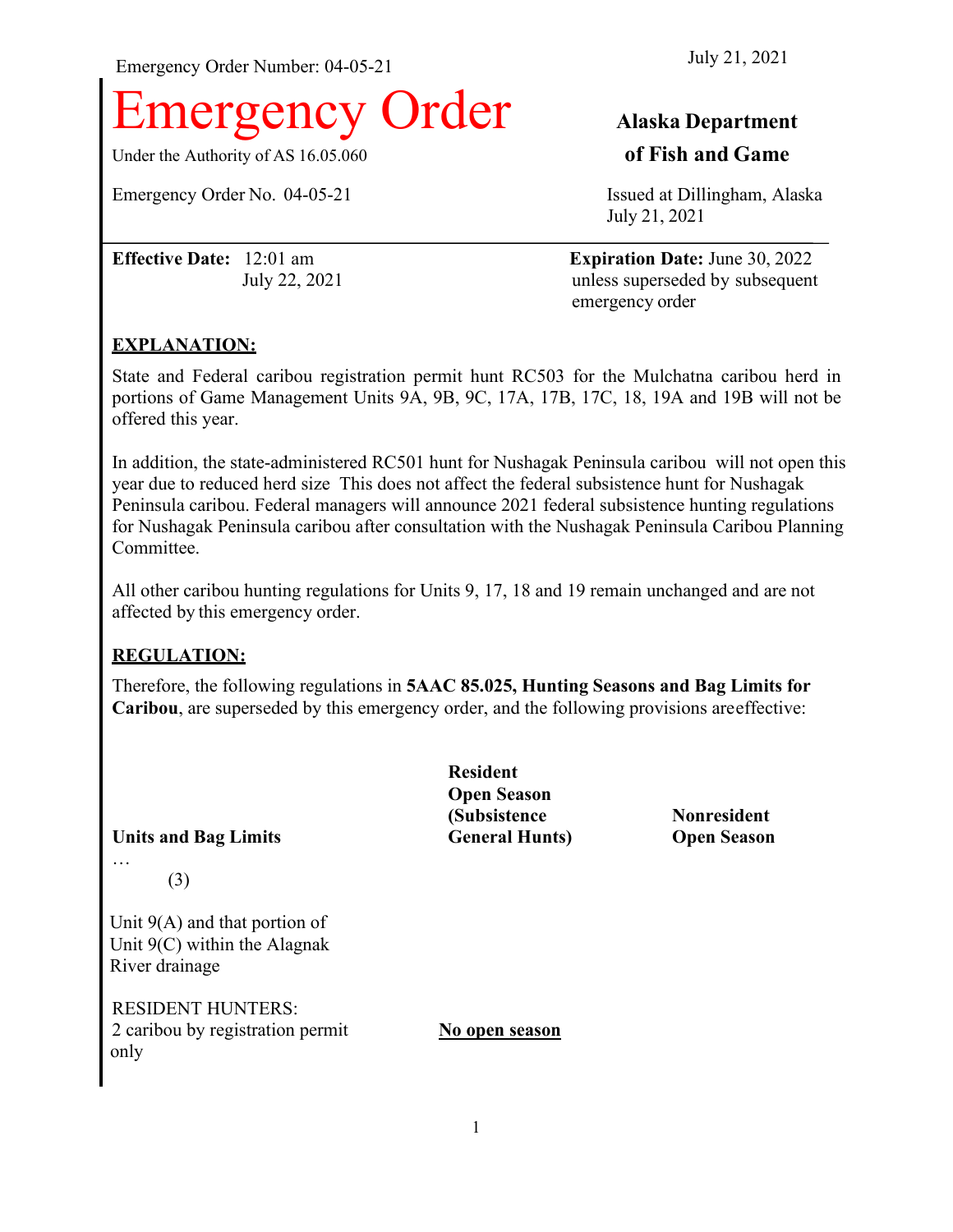| <b>NONRESIDENT HUNTERS:</b>                                                                                                                                            |                       | N |
|------------------------------------------------------------------------------------------------------------------------------------------------------------------------|-----------------------|---|
| Unit $9(B)$                                                                                                                                                            |                       |   |
| <b>RESIDENT HUNTERS:</b><br>2 caribou by registration permit<br>only                                                                                                   | No open season        |   |
| <b>NONRESIDENT HUNTERS:</b>                                                                                                                                            |                       | Ŋ |
| Unit $9(C)$ , that portion north of<br>the north bank of the Naknek<br>River and south of the Alagnak<br>River drainage<br><b>RESIDENT HUNTERS:</b>                    |                       |   |
|                                                                                                                                                                        |                       |   |
| 2 caribou by registration permit<br>only;                                                                                                                              | <b>No open season</b> |   |
| <b>NONRESIDENT HUNTERS:</b>                                                                                                                                            |                       | Ŋ |
| (12)<br>Unit $17(A)$ , all drainages that terminate<br>East of Right Hand Point                                                                                        |                       |   |
| Remainder of Unit 17(A)                                                                                                                                                |                       |   |
| <b>RESIDENT HUNTERS:</b><br>2 caribou may be taken during<br>the season to be announced by<br>emergency order by registration<br>permit by registration permit<br>only | No open season        |   |
| <b>NONRESIDENT HUNTERS:</b>                                                                                                                                            |                       |   |
| Remainder of Unit 17(A)                                                                                                                                                |                       |   |
| <b>RESIDENT HUNTERS:</b><br>by registration permit<br>only 2 caribou                                                                                                   | <u>No open season</u> |   |

No open season.

No open season.

No open season.

No open season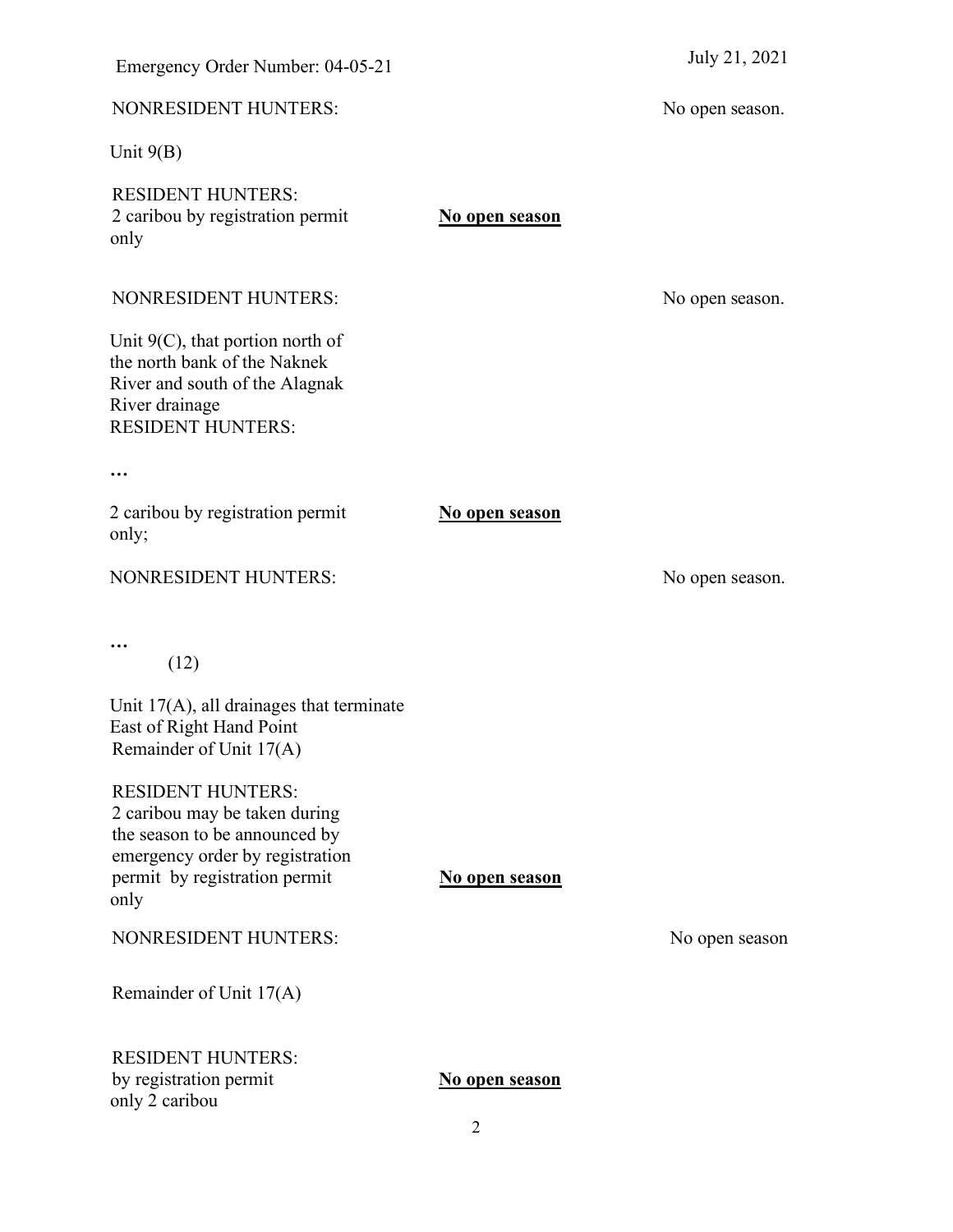| Emergency Order Number: 04-05-21                                                                                                                                                   |                |                |
|------------------------------------------------------------------------------------------------------------------------------------------------------------------------------------|----------------|----------------|
| <b>NONRESIDENT HUNTERS:</b>                                                                                                                                                        |                | No open season |
| Unit $17(B)$ , that portion in the Unit<br>17(B) Nonresident Closed Area                                                                                                           |                |                |
| <b>RESIDENT HUNTERS:</b>                                                                                                                                                           |                |                |
| 2 caribou by registration permit<br>only                                                                                                                                           | No open season |                |
| <b>NONRESIDENT HUNTERS:</b>                                                                                                                                                        |                | No open season |
| Remainder of Unit 17(B), and that<br>portion of 17(C) east of the east banks<br>of the Wood River, Lake Aleknagik,<br>Agulowak River, Lake Nerka, and the<br><b>Agulupak River</b> |                |                |
| <b>RESIDENT HUNTERS:</b><br>2 caribou by registration permit<br>only                                                                                                               | No open season |                |
| <b>NONRESIDENT HUNTERS:</b>                                                                                                                                                        |                | No open season |
| Remainder of Unit 17(C)                                                                                                                                                            |                |                |
| <b>RESIDENT HUNTERS:</b><br>2 caribou may be taken during<br>the season to be announced by<br>emergency order by registration<br>permit by registration permit<br>only             | No open season |                |
| <b>NONRESIDENT HUNTERS:</b>                                                                                                                                                        |                | No open season |
| (13)                                                                                                                                                                               |                |                |
| Unit 18                                                                                                                                                                            |                |                |
| <b>RESIDENT HUNTERS:</b><br>2 caribou by registration permit<br>only                                                                                                               | No open season |                |

3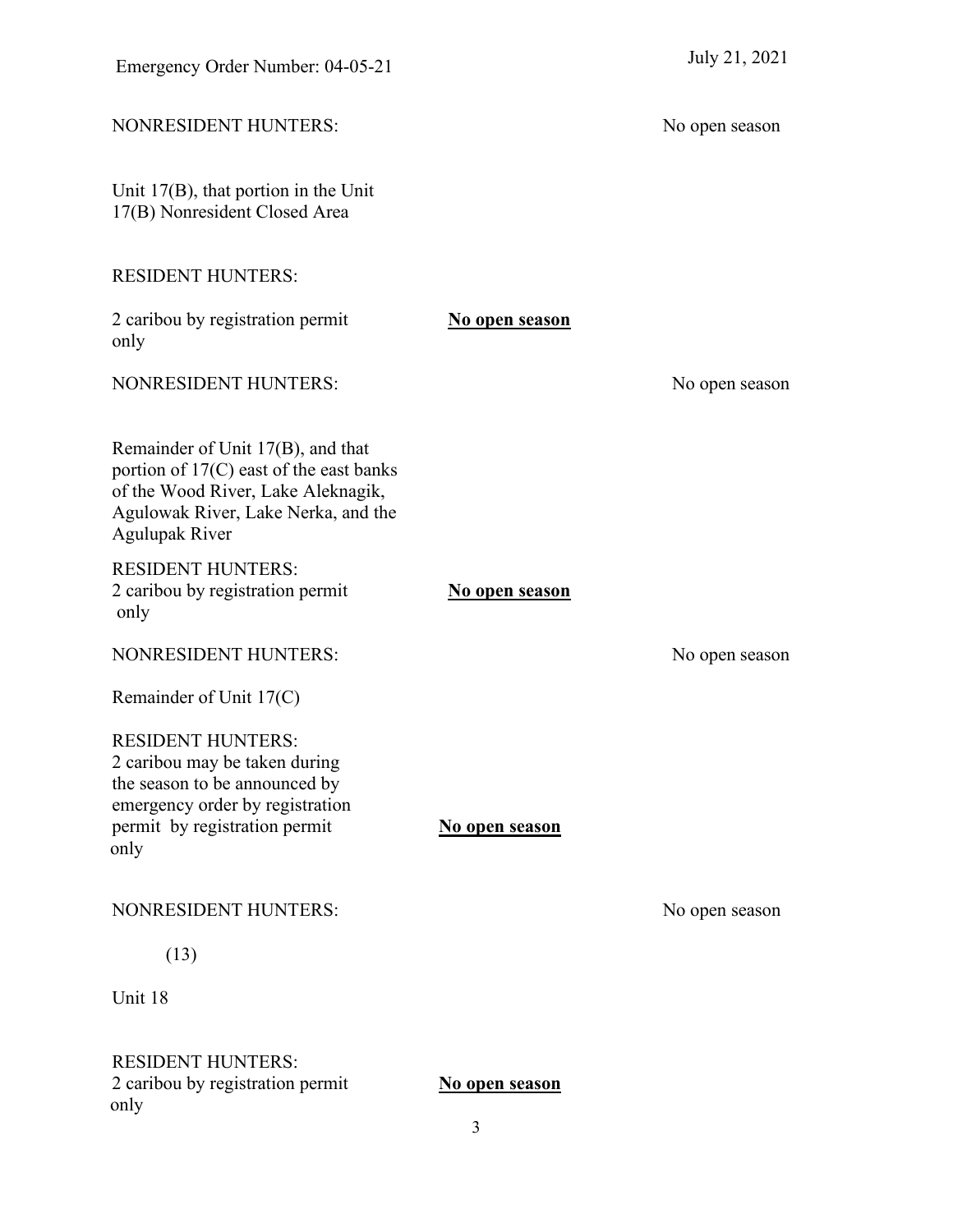| NONRESIDENT HUNTERS:                                                 |                | No open season |
|----------------------------------------------------------------------|----------------|----------------|
| (14)                                                                 |                |                |
| Unit $19(A)$ , that portion with the<br>Lime Village Management Area |                |                |
| <b>RESIDENT HUNTERS:</b><br>2 caribou by registration permit<br>only | No open season |                |
| <b>NONRESIDENT HUNTERS:</b>                                          |                | No open season |
| Units $19(A)$ and $19(B)$ within the<br>Nonresident Closed Area      |                |                |
| <b>RESIDENT HUNTERS:</b><br>2 caribou by registration permit<br>only | No open season |                |
| <b>NONRESIDENT HUNTERS:</b>                                          |                | No open season |
| Remainder of Unit 19(A) and 19(B)                                    |                |                |
| <b>RESIDENT HUNTERS:</b><br>2 caribou by registration permit<br>only | No open season |                |
| NONRESIDENT HUNTERS:                                                 |                | No open season |
|                                                                      |                |                |

All other caribou hunting regulations remain unchanged and are not affected by this emergency order.

By delegation to:

Doug Vincent-Lang Commissioner

 $12/10$ 

Bryan Reiley, PhD Area Wildlife Biologist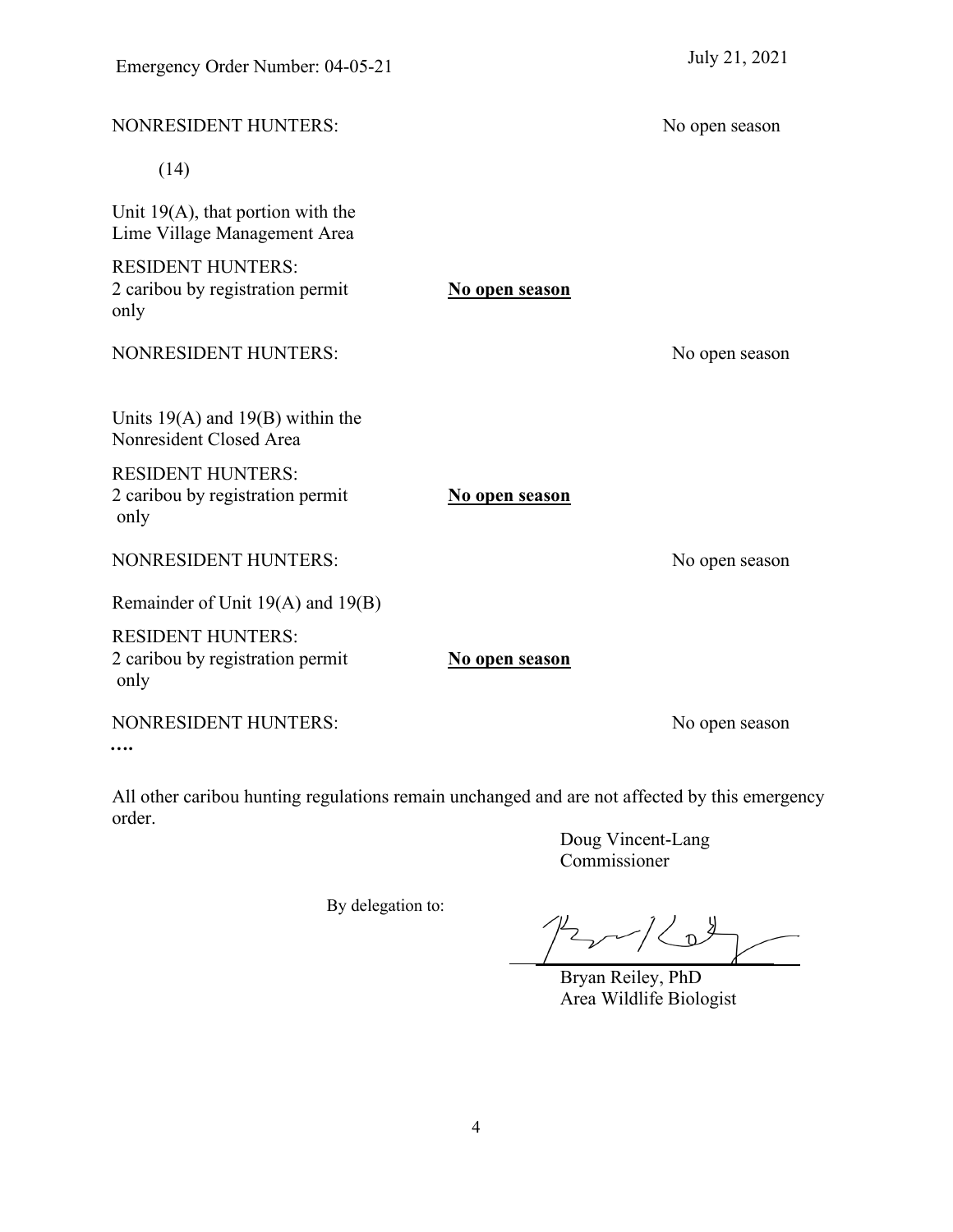### **JUSTIFICATION:**

The RC503 permit area covers the range the Mulchatna caribou herd in portions of Units 9, 17, 18 and 19. The population of Mulchatna caribou herd is currently estimated at approximately 12,850 animals and remains below the population objective of 30,000–80,000 caribou. Continued management action must take place for the conservation of the herd. Since August 2019, the department and USFWS have taken conservation measures by reducing the bag limits, shortening seasons, and closing seasons after stakeholder consultation. This year (RY2021) no caribou are available for harvest.

State caribou hunting opportunities on the Nushagak Peninsula (RC501) are closed this year due to a reduction needed to manage the population. Federal hunting opportunity on the Nushagak Peninsula remains.

State caribou hunting opportunities under general harvest for caribou remain in Units 9D, 10, 19C and 19D.

## **DISTRIBUTION:**

This emergency order is distributed to the recipients listed below. Copies are available from Department of Fish and Game offices in Anchorage, Juneau, Dillingham, and Fairbanks.

- 1. Lieutenant Governor's Office
- 2. Assistant Attorney General (Board of Game Liaison)
- 3. Commissioner, Department of Fish and Game
- 4. Division of Wildlife Conservation **Director** Deputy Director Assistant Director Regional Supervisors Area Biologists (Statewide)

Regulatory Coordinator, Information Management

- 5. Boards Support Section, Executive Director Board ofGame Field Offices: Bethel, Dillingham Fish and Game Advisory Committees, Chairman Nushagak Fish and Game Advisory Committee Togiak Fish and Game Advisory Committee
- 6. Division of Subsistence, Anchorage Regional Supervisor
- 7. Public Communications, ADF&G, Juneau, Anchorage
- 8. Department of Public Safety, Bureau WildlifeEnforcement **Director** C Detachment Commander, Anchorage Field Offices: Aniak, Bethel, Dillingham, Iliamna, King Salmon 9. U.S. Fish & Wildlife Service, Regional Director, Anchorage
- Togiak NWR, Dillingham Yukon Delta NWR, Bethel
- 10. Clerk of the Court or Magistrate: Aniak, Bethel, Dillingham, Naknek